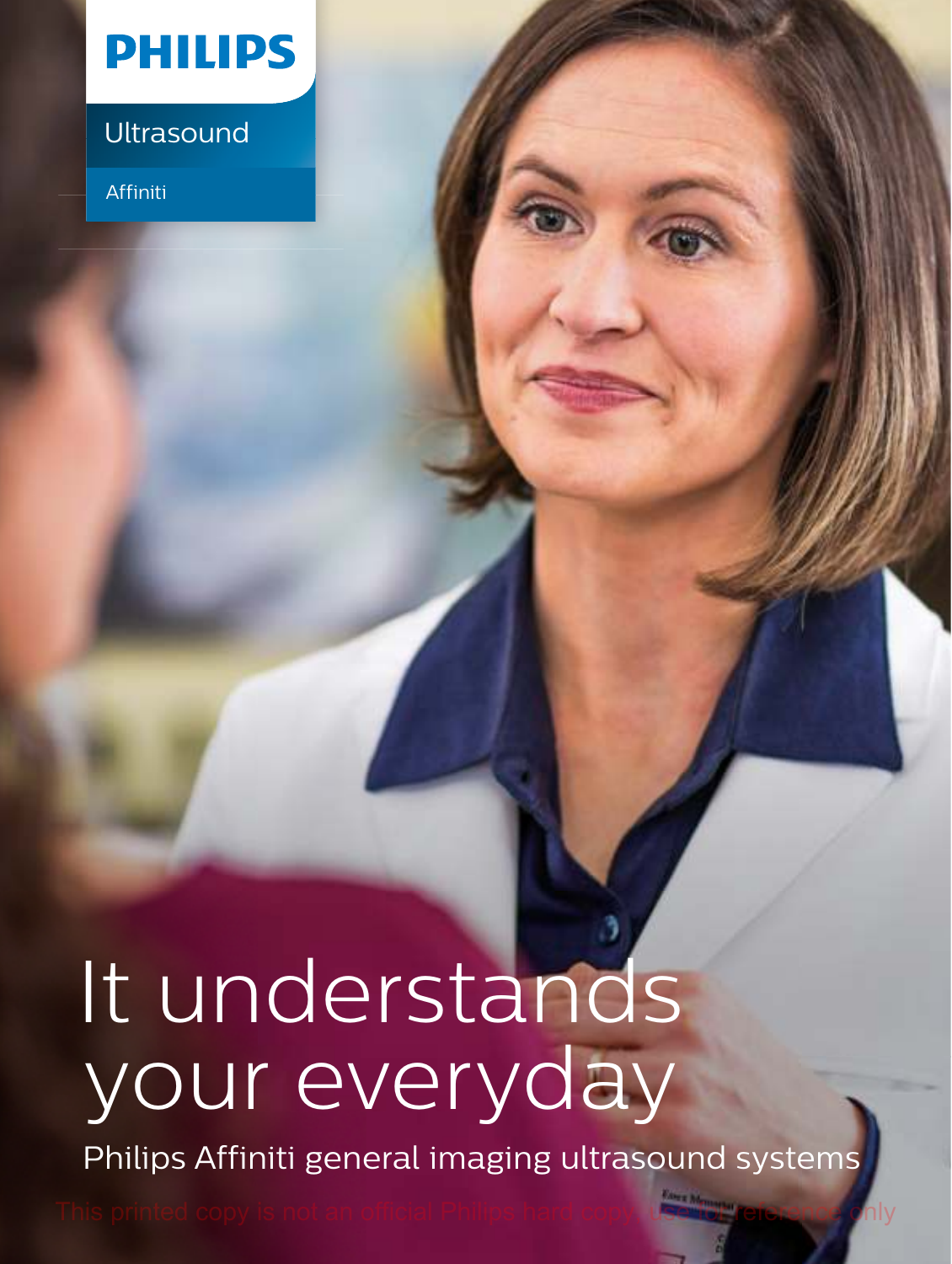# You bring your best every day

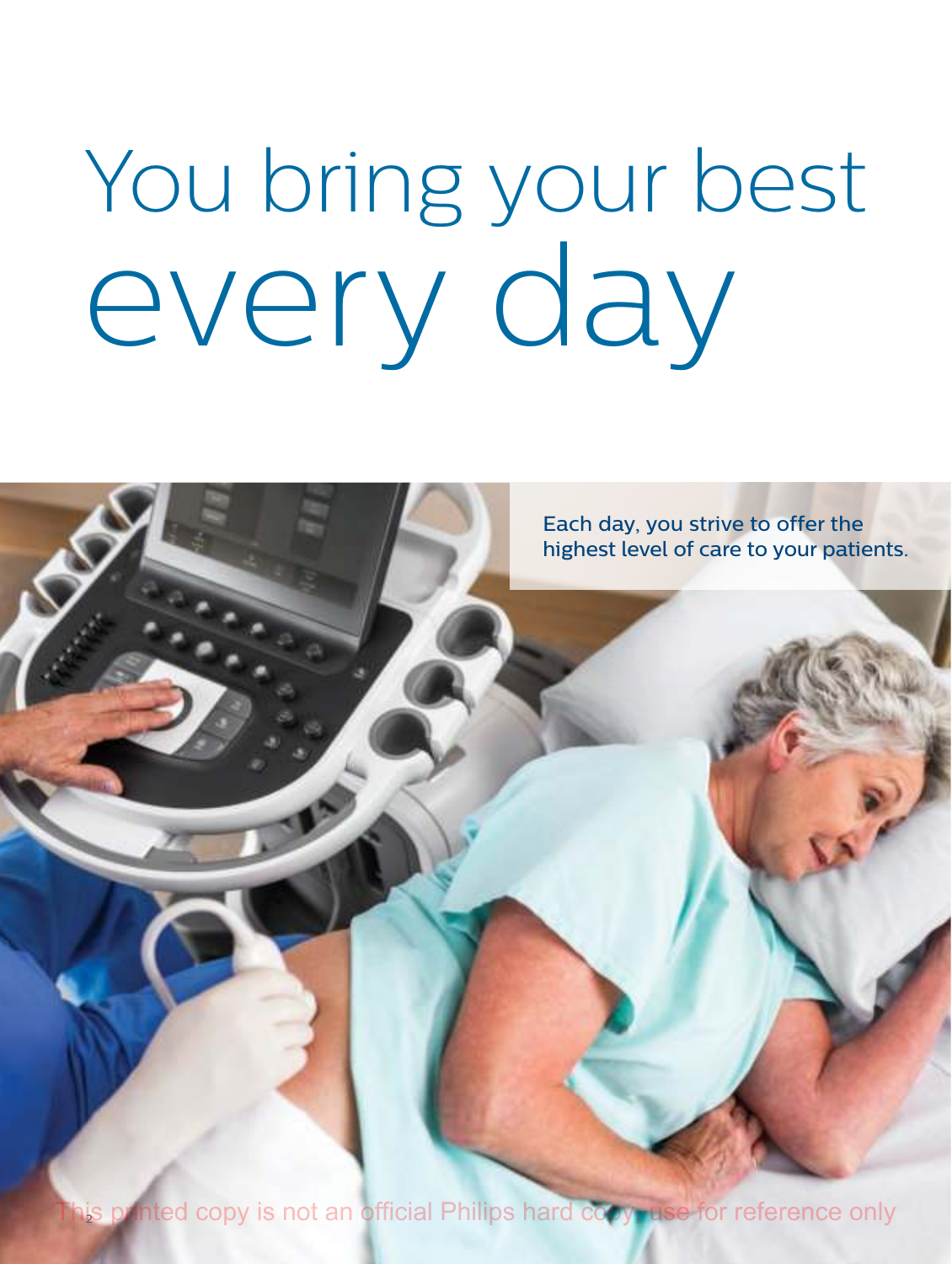

## The challenges you face

From a changing patient population to the need to maximize resources, the challenges can be considerable.

- A wide range of diagnostic needs
- Growing number of difficult-to-scan patients
- The importance of efficient workflow
- The need for reliable equipment
- Budget constraints that make affordability a key consideration

Philips Affiniti helps you overcome these daily challenges so you can provide the best possible care for your patients every day. Versatile, affordable, easy to use, precise and built to last, Affiniti is the choice of clinicians worldwide.

Affiniti is built on the latest Microsoft Windows 10 OS for system performance, data security and future support.

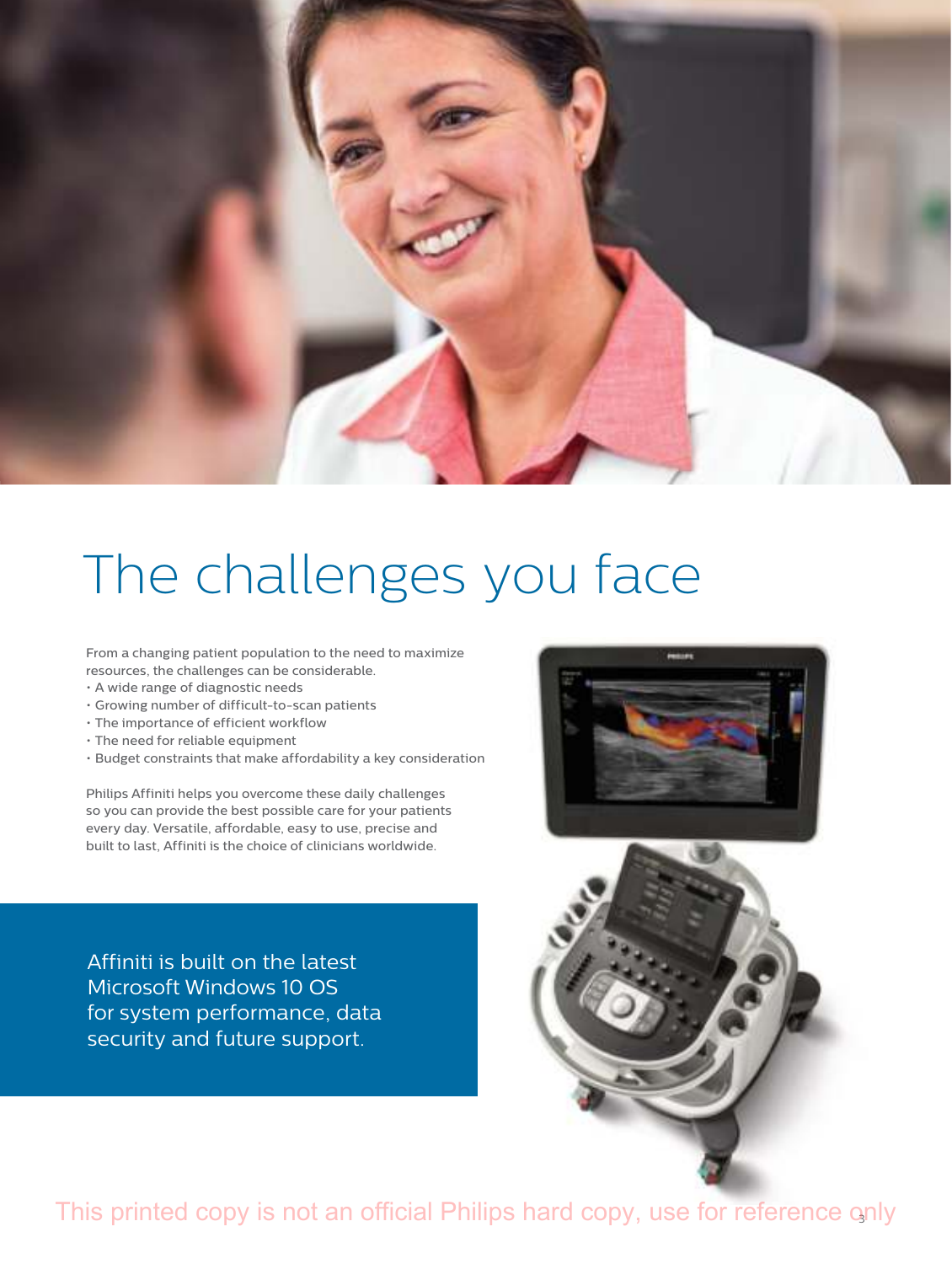## The universal platform adapts to **YOU**

Affiniti is an ultrasound system that works hard for you every day, and in so many ways.

#### **Exceptional quality**

Advanced capabilities and a flexible configuration mean that Affiniti can be customized for a wide range of exam types, providing exceptional image quality across all clinical segments.





Elevated vascular imaging with the L12-3ERGO transducer

- Ergonomic and lightweight
- Superb vascular imaging for carotid and upper and lower arterial and venous exams
- Supports advanced MicroFlow Imaging for vascular applications
- XRES Pro next-generation image processing for enhanced border definition and exceptional plaque conspicuity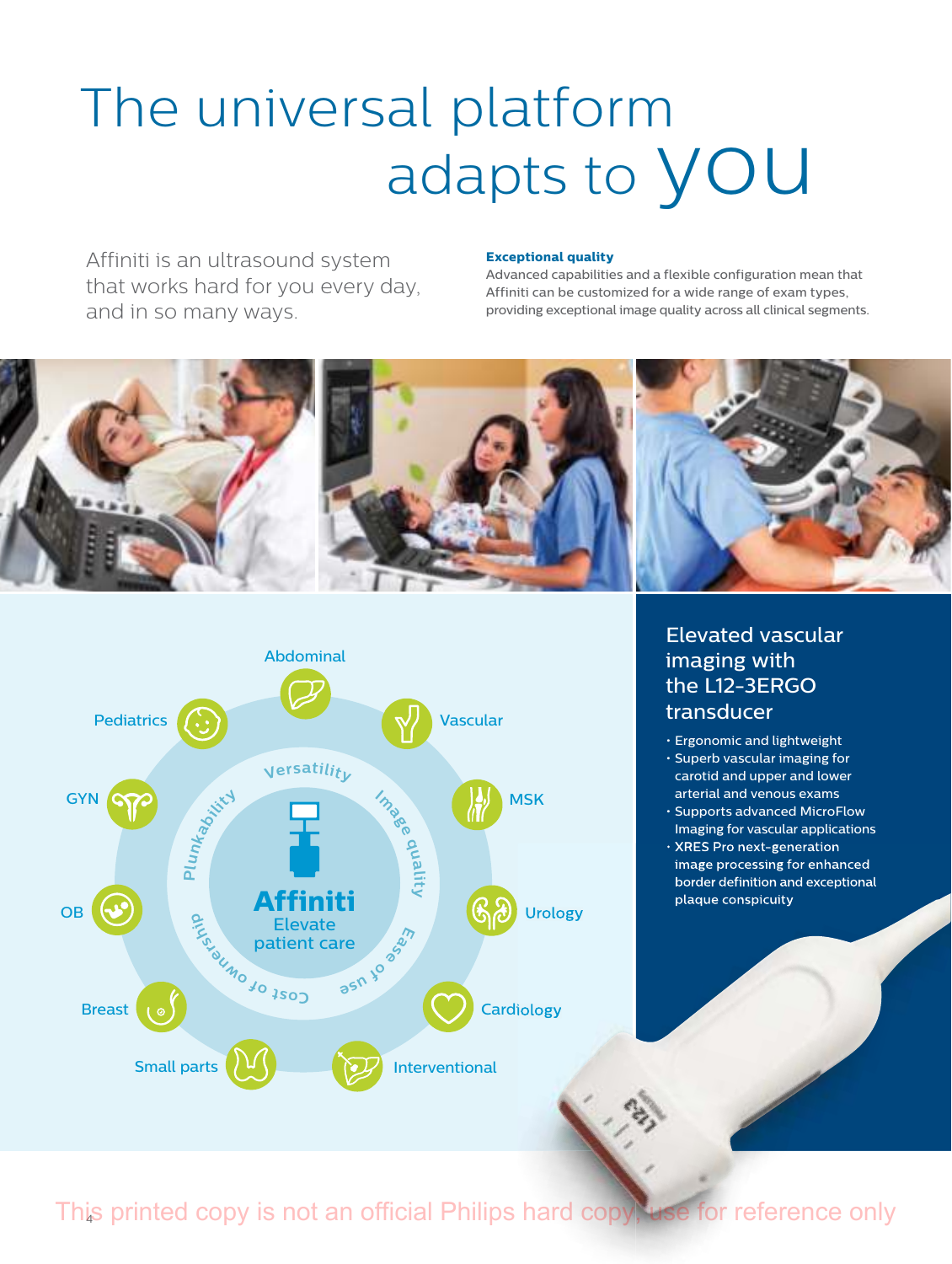## Superb clinical versatility

Affiniti supports a wide range of small, lightweight transducers that can be shared across Philips EPIQ, Sparq and CX50 ultrasound systems.

No matter what your day requires

### Versatility for the following exams

- Abdominal
- Obstetrical
- Fetal echo
- Cerebrovascular
- Peripheral vascular
- Abdominal vascular
- Temporal TCD
- Gynecological and fertility
- Small parts
- and superficial
- Musculoskeletal
- Pediatric general imaging





Affiniti supports a wide range of Philips transducers, including the C5-1, C9-2, eL18-4, V9-2, mC7-2, S5-1, C10-3v, C6-2, L18-5, L12-5, L12-3, L12-3ERGO, L12-4, L15-7io, S4-2, C9-4v and VL13-5.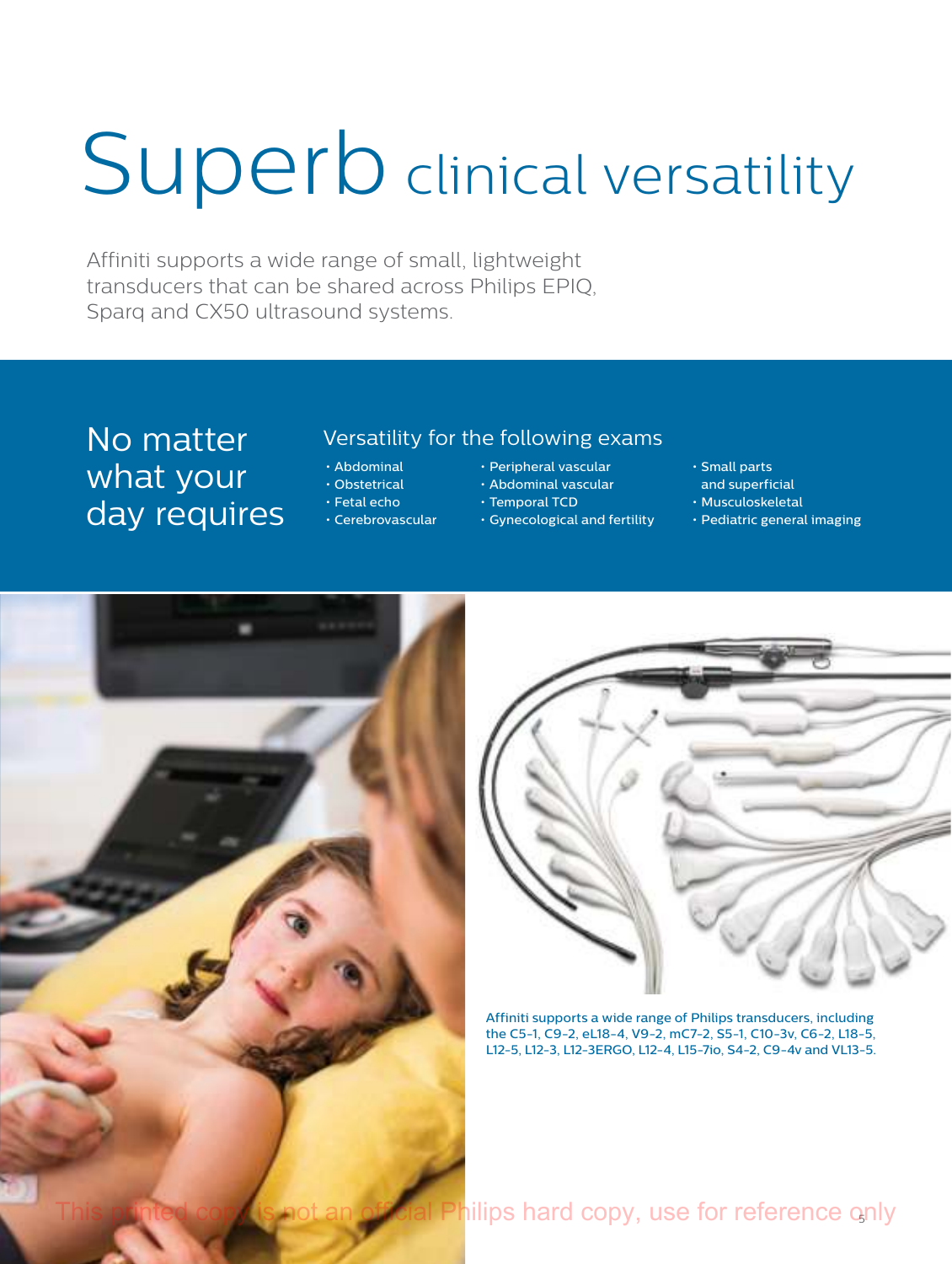## Quick confident diagnoses

Affiniti offers a powerful combination of performance and workflow advances to enhance diagnostic confidence.

### The power of PureWave

With outstanding Philips image quality, one transducer can provide detail resolution and scanning confidence across patients.

#### **Broadband quality**

Philips transducers offer great image quality and detailed resolution at an attractive cost.





### Tissue-specific presets (TSPs) optimize exams

The combination of transducer optimization for specific exams along with Affiniti precision beamforming provides excellent image quality with little or no need for image adjustment. TSPs automatically adjust over 7,500 parameters to optimize the transducer for the specific exam type.

### Robust and reproducible quantification

Affiniti offers all the capabilities needed for day-to-day applications, plus advanced features and automation that enhance exam efficiency and simplify workflow.

- Elastography, contrast-enhanced ultrasound (CEUS) and MicroFlow Imaging (MFI)
- Anatomical Intelligence for Breast (AI Breast)
- Image fusion and navigation with Auto Registration
- Auto Doppler, AutoSCAN and SmartExam

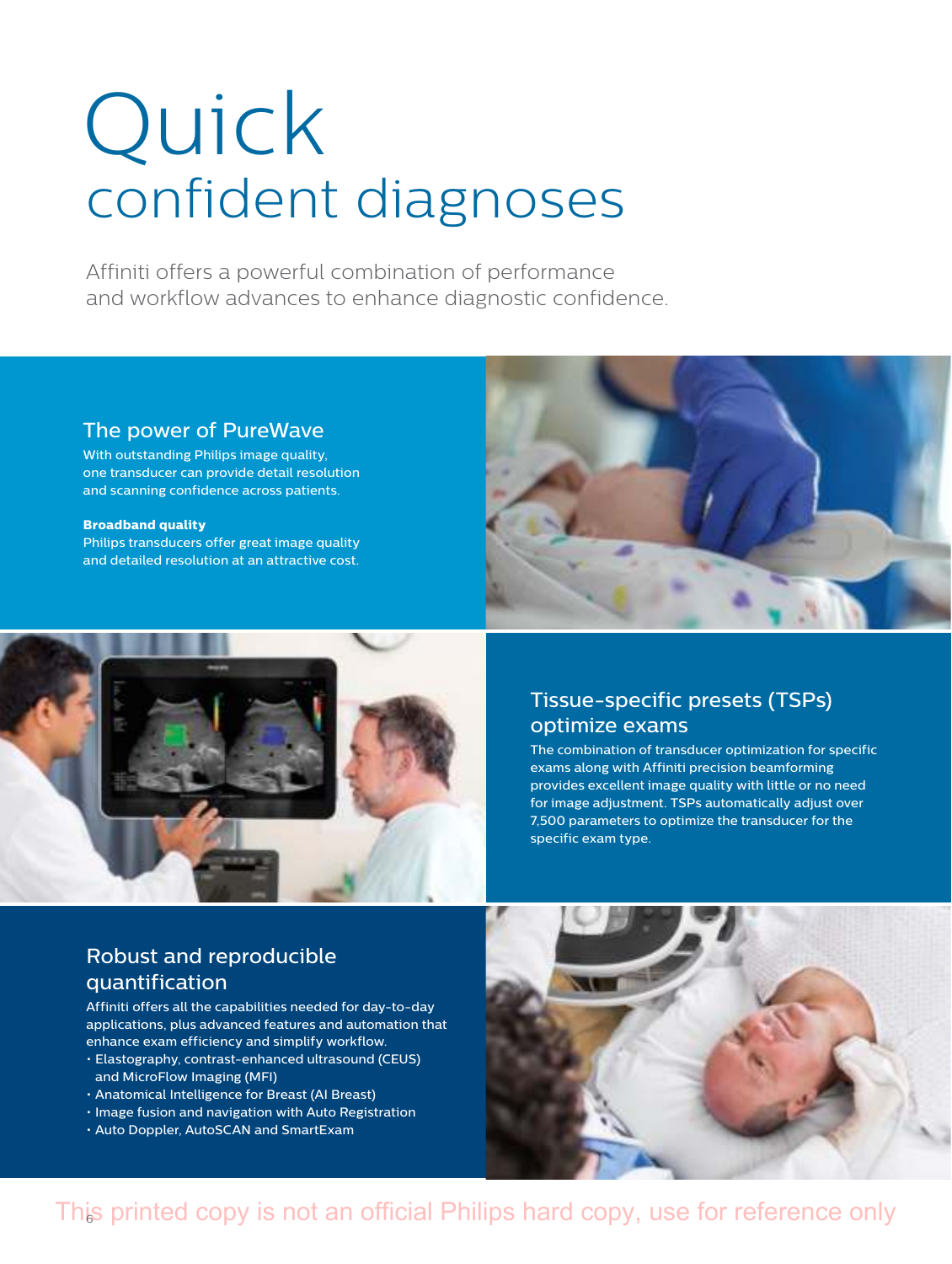## Overcoming the TDP challenge

PureWave is the answer to imaging the technically difficult patient (TDP). Affiniti delivers PureWave imaging across all major clinical segments.



#### **Increased penetration**

PureWave transducers are designed to increase penetration in TDPs so that one transducer can provide diagnostic confidence on patients who are technically difficult as well as for those who are easy.



Excellent detail resolution and improved Doppler sensitivity are the result of the virtually perfect uniformity of PureWave crystals, which have greater bandwidth and twice the efficiency of conventional ceramic materials.



Conventional PZT (x800) PureWave crystal (x800)

**PureWave**

is one of the biggest breakthroughs in transducer technology in over 40 years

**85%** more efficient than conventional PZT materials

**Superb**  penetration and image quality

## PureWave transducers

| Abdominal and OB exams                                   | $C5-1. V9-2. C9-2$ |
|----------------------------------------------------------|--------------------|
| Cardiology and transcranial applications                 | $S5-1$             |
| Early obstetrical and gynecological exams                | $C10-3v$           |
| Diverse range of clinical applications including breast, | $e18-4$            |

MSK, small parts, bowel, vascular, pediatrics and OB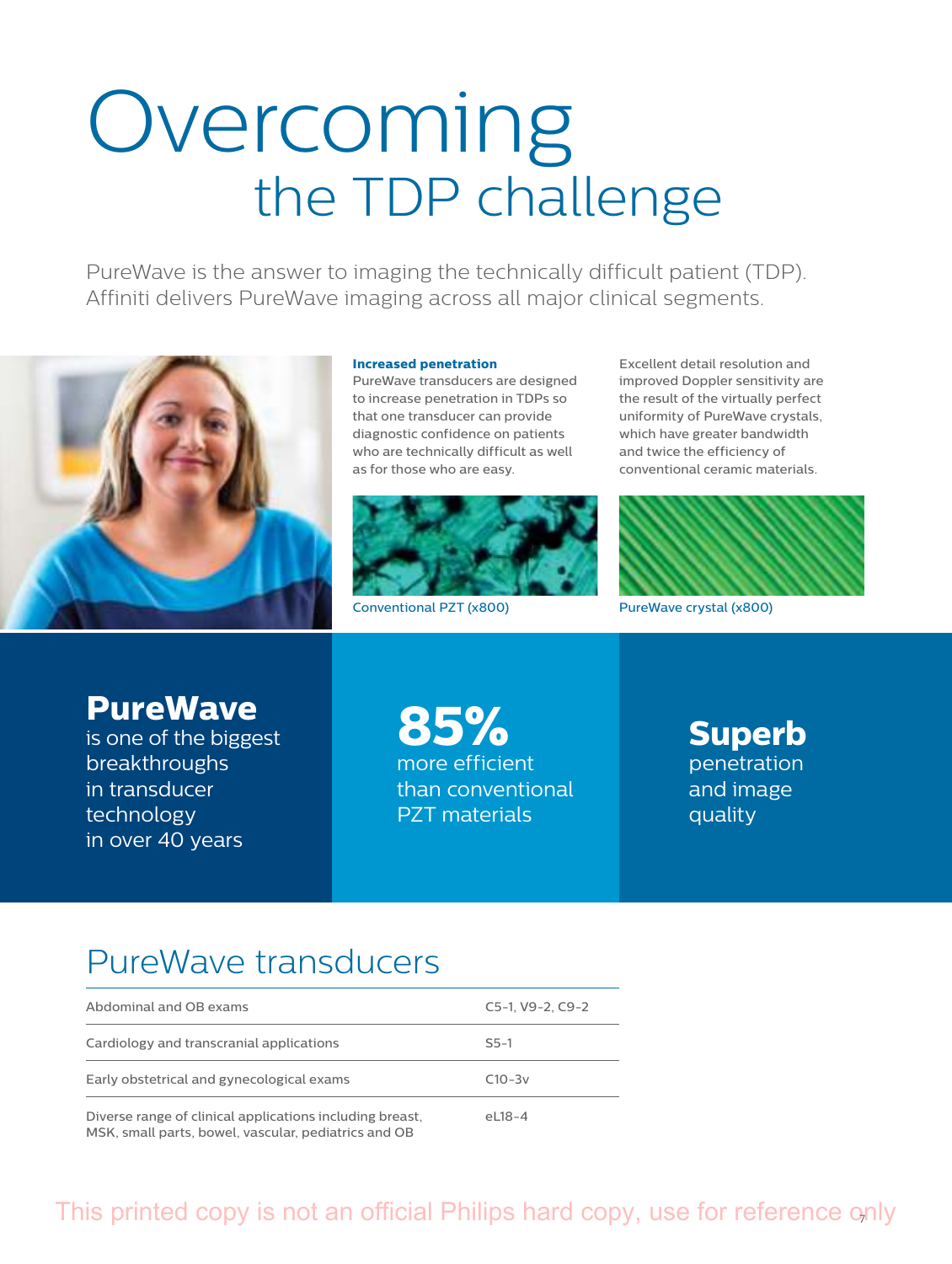## Workflow meets WOW

Affiniti addresses the everyday need to scan quickly and deliver results efficiently, while incorporating the innovations that make Philips ultrasound the choice of those who demand quality images and proven clinical applications.

### Elastography to reveal more definitive information on tissue stiffness

Affiniti supports both strain and shear wave imaging methods of elastography. Highly sensitive strain imaging requires no external compression and can be used to rapidly assess relative tissue stiffness values across a variety of applications, including small parts, breast and gynecology. ElastQ Imaging methods of shear wave elastography use a unique pulsing scheme to generate and detect the propagation speed of shear waves, providing a quantitative display and measurement of tissue stiffness. ElastQ Imaging also provides a confidence map display to assist you in obtaining measurements from areas with the highest shear wave quality.



**Liver imaging with ElastQ**

### CEUS for dynamic organ and tumor assessment in real time

Easily add CEUS to nearly any exam. Affiniti provides immediate optimization of CEUS studies and exceptional performance across multiple agents and applications, which allows for dynamic assessment of organ and tumor perfusion in real time.



### MFI offers remarkable sensitivity and detail in assessing blood flow

Detect slow and weak blood flow anatomy in tissue with MFI, which overcomes many of the barriers associated with conventional methods to detect small vessel blood flow with high resolution and minimal artifacts.



**Pediatric kidney with MFI**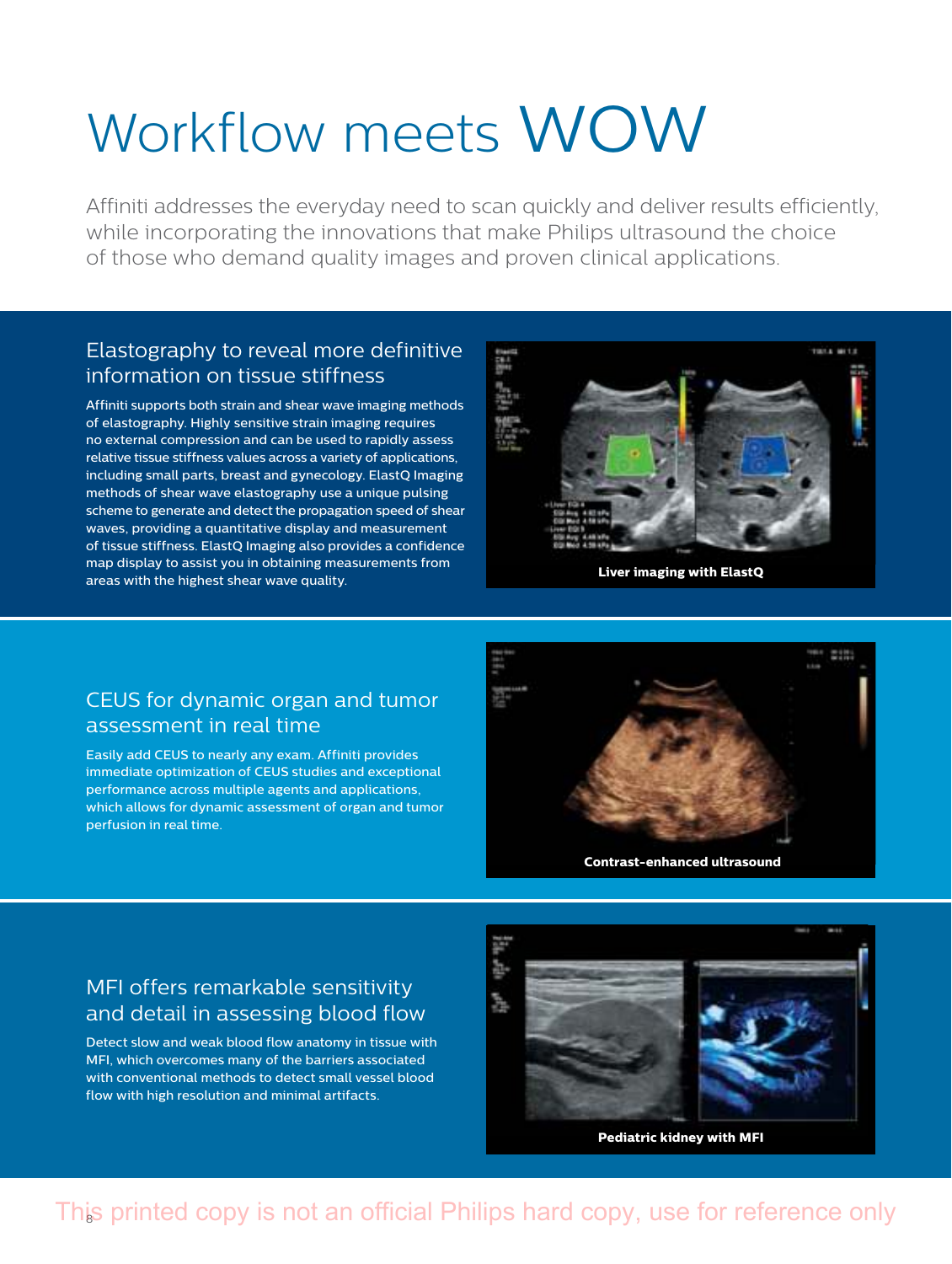

## Enhance the experience

Affiniti has automation features that reduce repetitive button pushes and steps, leading to enhanced workflow.

#### **Automation tools save time**

Less time on the system means more time to focus on your patient.

- **Real-time iSCAN (AutoSCAN):** automatically and continuously optimizes gain and TGC.
- **Auto Doppler for vascular imaging:** features automated color region of interest positioning and sample volume placement. Takes ten steps from a conventional exam to three steps, providing fewer button pushes and reduced exam time.
- **SmartExam protocols:** system-guided SmartExam protocols facilitate exams with an onscreen menu guiding you through required views and modes while automatically entering annotations and prompting for measurements. SmartExam protocols help you build a report quickly, alert to missed views and reduce overall keystrokes and exam time.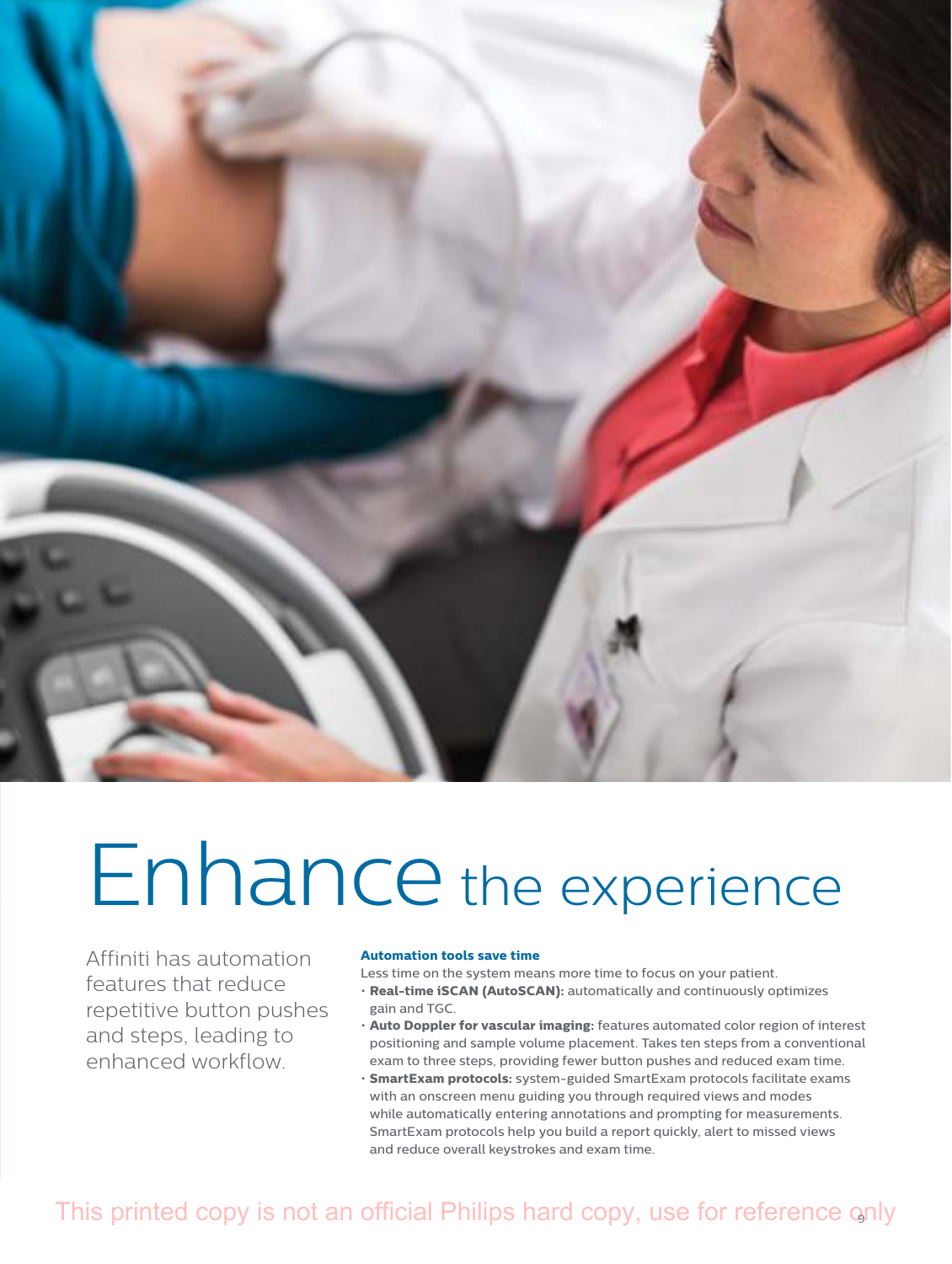## Performance you can see





**Carotid bifurcation** 





**Liver Celiac axis arterial flow** 



 **Liver and kidney** 



**Abdominal aorta 3D baby face with TrueVue**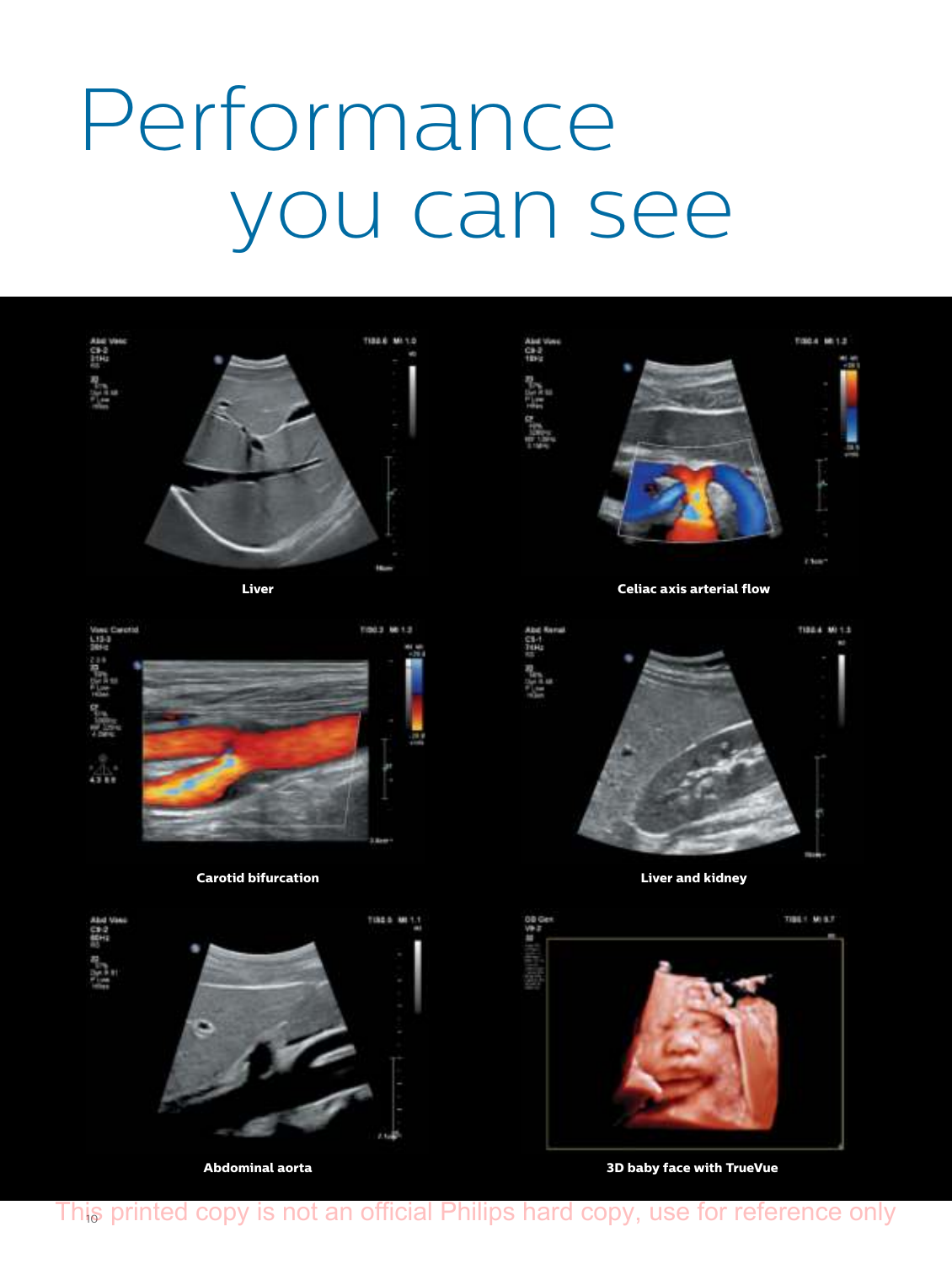

**Freehand sweep volume of the gallbladder** 





**Breast cyst panoramic imaging** 

**Bar 120** 

**Kidney color flow Doppler** 



**Thyroid MFI Herniated bowel panoramic imaging** 



**Bilateral testicles**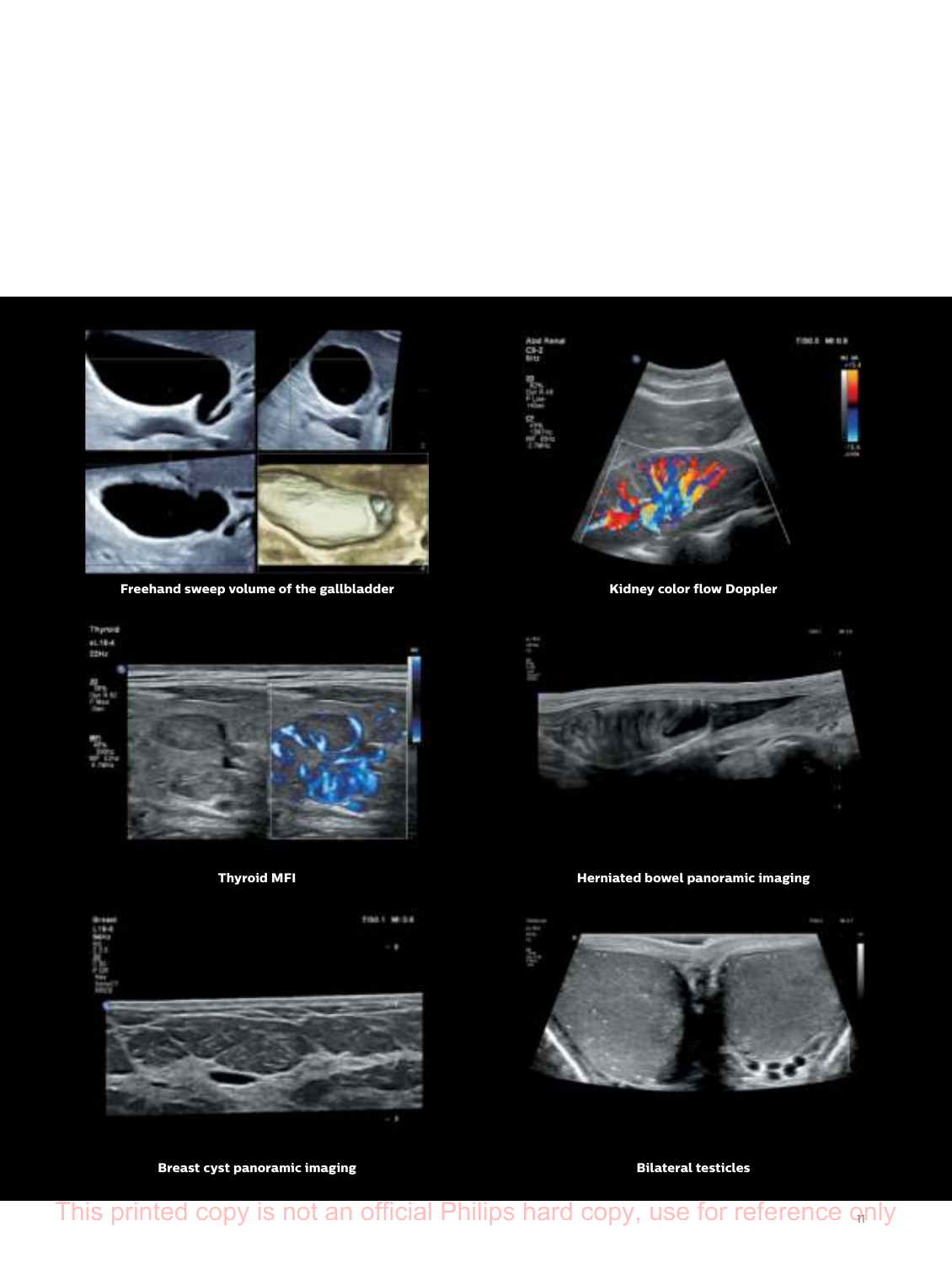

## Quantification that keeps you ahead

A wide variety of sophisticated Q-Apps quantify ultrasound image information.

## Q-App quantification applications

### **General Imaging Q-Apps Cardiology Q-Apps**

- Intima Media Thickness (IMT)
- General Imaging 3D Quantification (GI 3DQ)
- Region of Interest (ROI)
- MicroVascular Imaging (MVI)
- Vascular Plaque Quantification (VPQ)

- Intima Media Thickness (IMT)
- Region of Interest (ROI)
- Strain Quantification (SQ)
- Automated Cardiac 2D QuantificationA.I. (a2DQA.I.) and a2DOA.I. LA
- Automated Cardiac Motion Quantification<sup>A.I.</sup> (aCMQA.I.)
- Mitral Valve Navigator<sup>A.I.</sup> (MVNA.I.)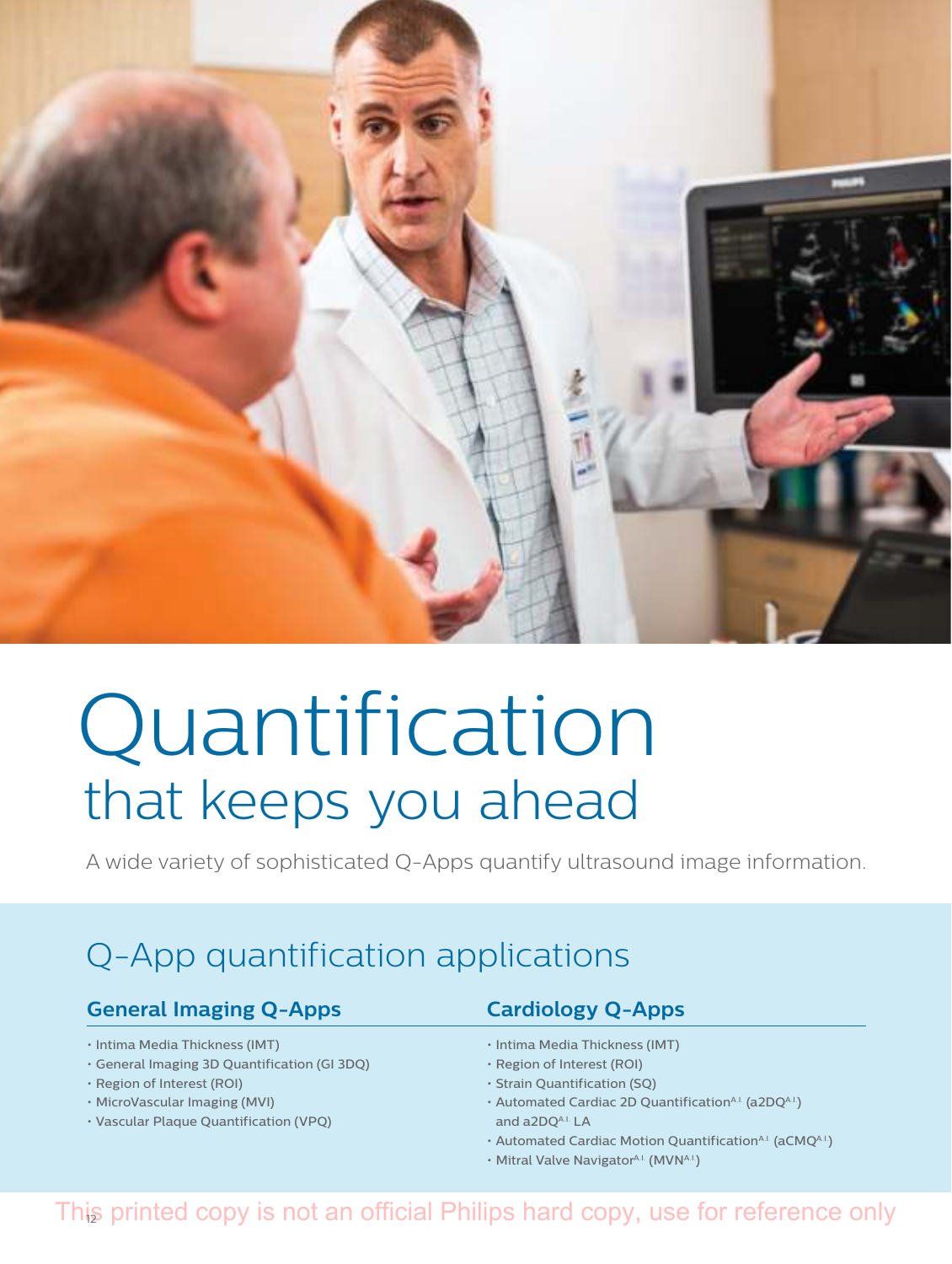## Powerful multimodality fusion capabilities

#### **Image fusion\* and navigation**

Image fusion combines the inherent advantages of multimodality imaging directly on the ultrasound system using electromagnetic tracking, historical CT/MR/PET and live ultrasound and real-time position of the patient, so the clinician has access to a powerful diagnostic tool while reducing radiation burden and maximizing throughput in the department.

#### **Auto Registration – image fusion, simplified**

Affiniti's exclusive Anatomical Intelligence Ultrasound (AIUS) comes to image fusion with automated registration with live ultrasound. Unique anatomical information within crosssectional image volumes is analyzed and automatically fused with the ultrasound structures, allowing the user to achieve image fusion within seconds – in 1/10 the standard alignment time. A complementary technique to diagnostic CEUS or biopsies and ablations, image fusion with AIUS is fast and simple, allowing you to focus less on setup and more on the procedure ahead.

## Conventional ultrasound

The time it takes: **10-15 minutes**



Anatomical Intelligence The time it takes:  **< 1 minute**





**Image fusion of liver and aorta Image fusion of liver and kidney**



 **Transcranial image fusion Prostate image fusion** 



This page fusion on Affinities pay commercially available in North America. Illips hard copy, use for reference  $q_0$ nly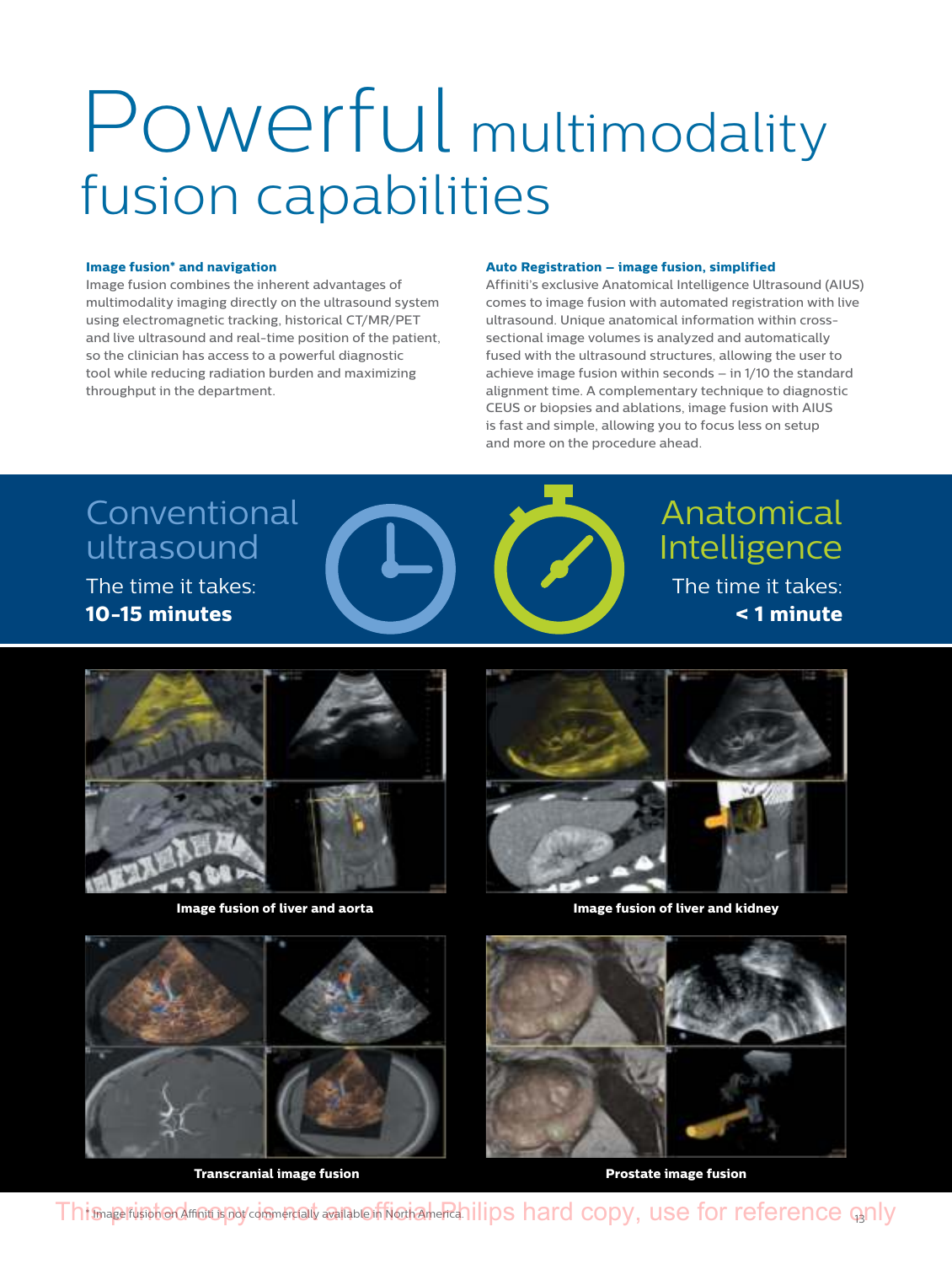## Easy workflow for integrated breast exams

Facilitate breast screening exams while preserving superb image quality for full diagnostic studies.

**Anatomical Intelligence for Breast (AI Breast) for enhanced screening and diagnostic workflow**

An integrated solution for whole breast ultrasound, the AI Breast feature is powerful software that utilizes the eL18-4 transducer with integrated electromagnetic tracking coils in conjunction with a specially designed mattress and table-top field generator to perform breast screening exams.

AI Breast offers streamlined workflow and allows visual mapping of screened anatomy, documenting full coverage of the breast during the acquisition phase. Images are stored while performing sweeps to allow review on the system. During acquisition, key images can be bookmarked for quick review. Images can be auto-annotated and quick orthogonal views of anatomy can be retrieved.

Without the need for additional obtrusive hardware, patient comfort is maintained while allowing the ultrasound scan room to be utilized for a full range of examinations, allowing maximum throughput with confidence.



AI Breast visual mapping and auto annotate



AI Breast with orthogonal view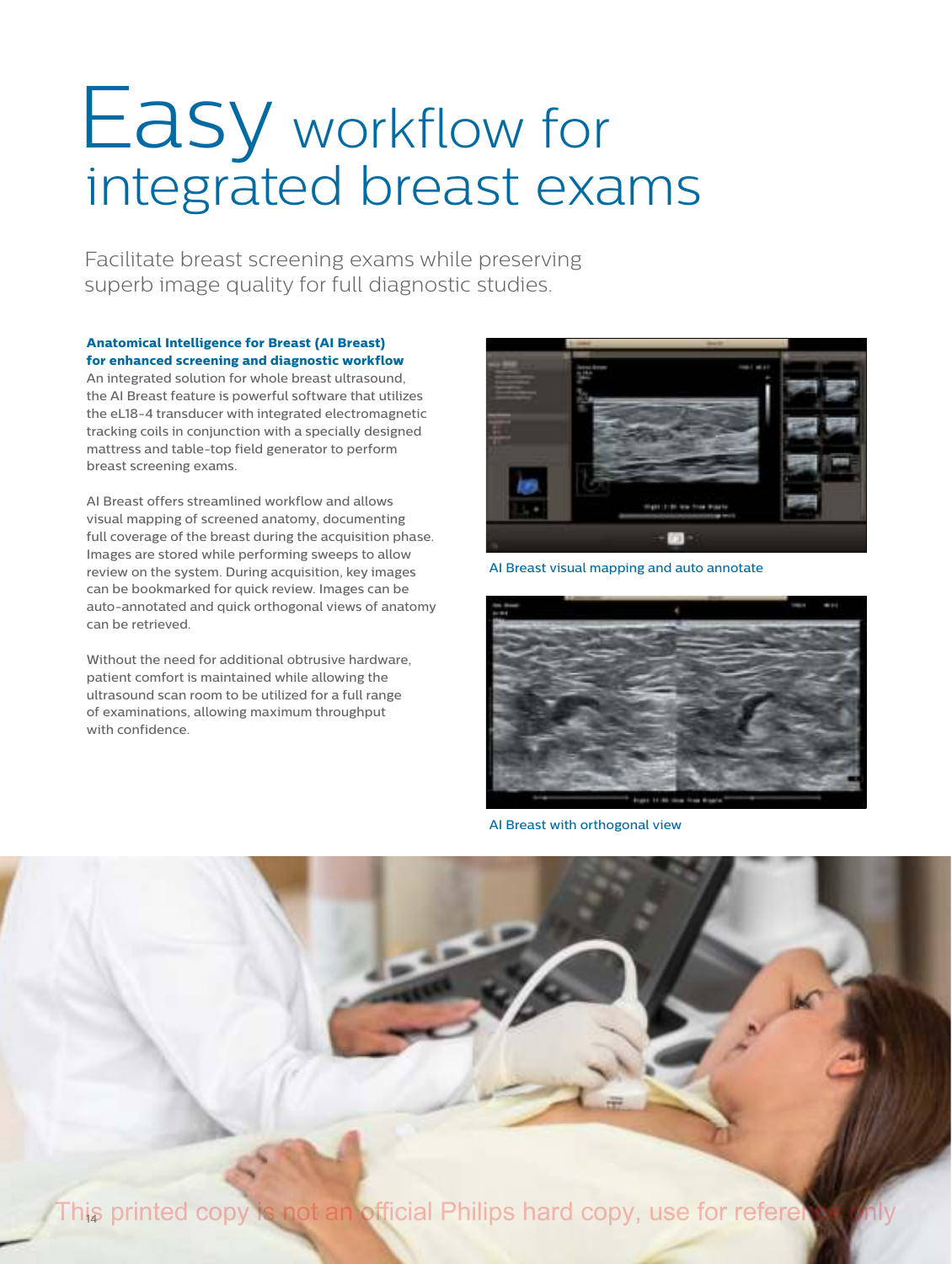

## Advances in Ob/Gyn imaging

Trust is essential with a high-impact diagnosis. Advanced Philips tools enhance diagnostic confidence to bring you closer to your patients.

#### **More information earlier**

Philips solutions are designed to give your patients peace of mind by giving you more information earlier in pregnancy and making it easy to make a confident diagnosis.

### TrueVue with TouchVue interface

This innovative approach lets you quickly visualize a wide variety of planes of section within 3D volumes.

#### FlexVue with orthogonal view

FlexVue with orthogonal view simultaneously displays the entire structure in two views, making even curved anatomical structures easy to evaluate in a wide variety of orthogonal planes of section. Easy visualization of technically difficult anatomical views from 3D volumes is essential for diagnosis of Ob/Gyn pathology.

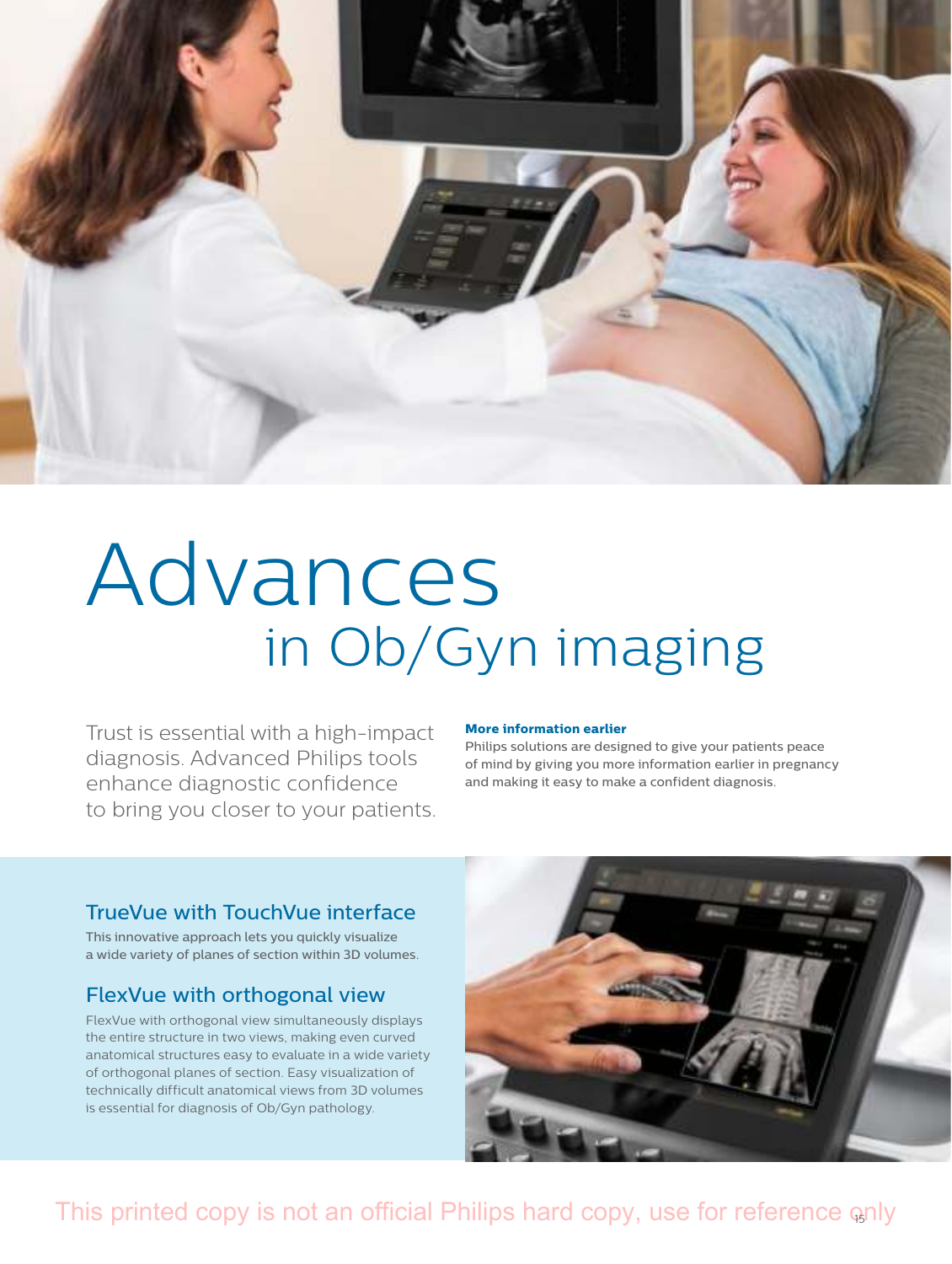## At the leading edge

#### **PercuNav prostate fusion**

It takes leading-edge technologies to assist your efforts in detecting and treating prevalent diseases such as prostate cancer, which is, in men, the fifth leading cause of death from cancer.<sup>3</sup>

Leverage the high spatial resolution of MR imaging for targeted prostate biopsies under MR:US fusion. Studies performed using Philips fusion have shown that MR:US fusion may aid in the detection of higher risk prostate disease compared to standard transrectal ultrasound biopsy.<sup>4</sup>



Prostate fusion MRI and ultrasound

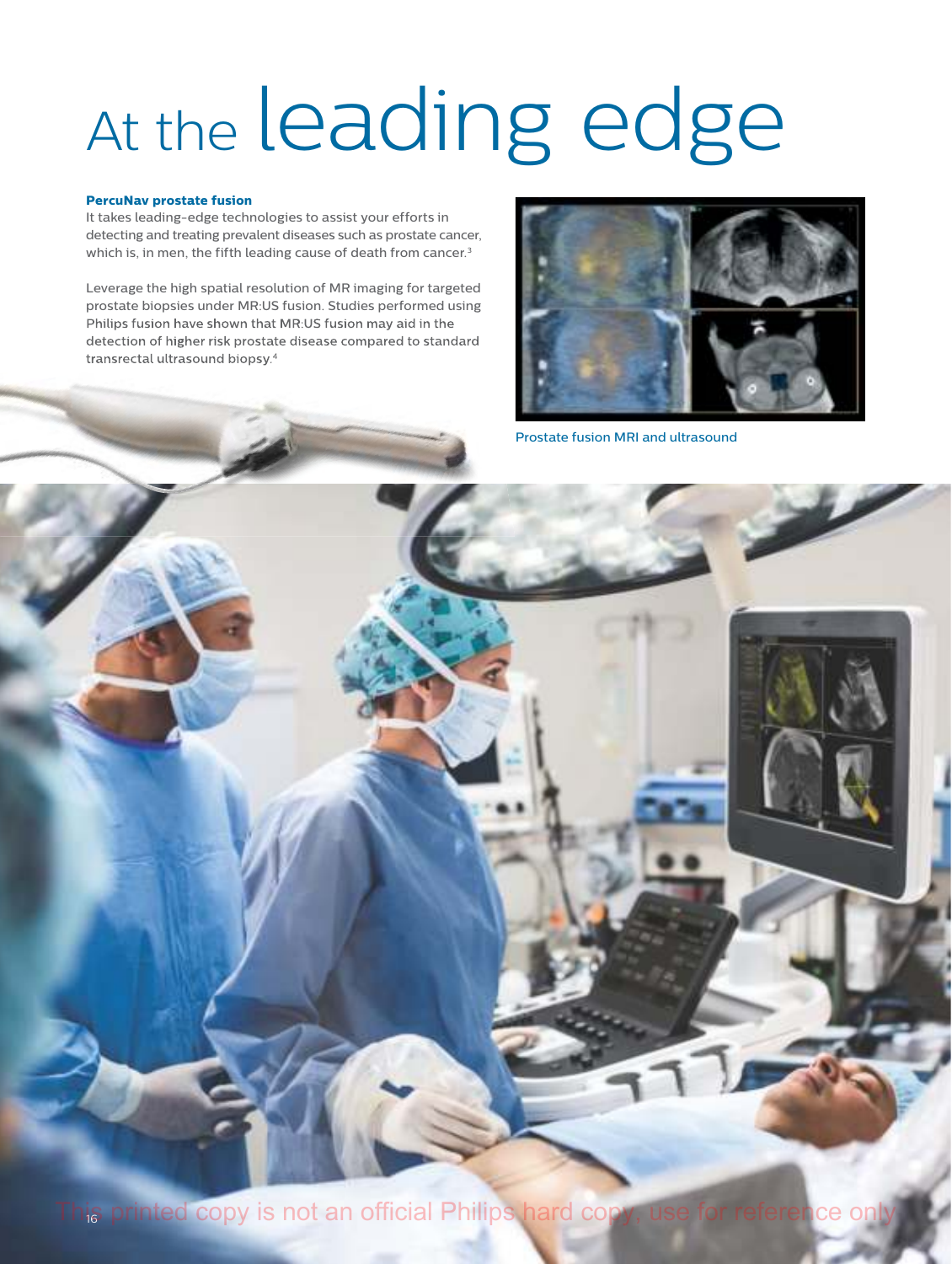## Choose the Affiniti system that's right for you

| <b>Features</b>                                  | Affiniti 70 | Affiniti 50 | Affiniti 30 |
|--------------------------------------------------|-------------|-------------|-------------|
| xMATRIX (Live 3D, Live xPlane)                   |             |             |             |
| X7-2t transducer                                 | All modes   | 2D only     | 2D only     |
| <b>PureWave</b>                                  |             |             |             |
| <b>Advanced features</b>                         |             |             |             |
| Fusion and navigation with Auto Registration     |             |             |             |
| Anatomical Intelligence for Breast (AI Breast)   | $\bullet$   |             |             |
| Contrast-enhanced ultrasound (CEUS)              | $\bullet$   | $\bullet$   |             |
| Strain elastography                              |             |             |             |
| ElastQ on C5-1 transducer                        | $\bullet$   |             |             |
| ElastPQ                                          |             |             |             |
| <b>MicroFlow Imaging</b>                         |             | $\bullet$   |             |
| <b>TrueVue Pro</b>                               |             |             |             |
| TrueVue with TouchVue                            |             | $\bullet$   |             |
| <b>TrueVue Essential</b>                         |             |             | ٠           |
| FlexVue 2.0                                      | $\bullet$   | $\bullet$   |             |
| PercuNav                                         |             |             |             |
| aReveal <sup>A.I.</sup>                          |             | ٠           | $\bullet$   |
| <b>Efficiency and workflow tools</b>             |             |             |             |
| 3D/4D                                            | ٠           | $\bullet$   |             |
| 3D presets                                       |             |             |             |
| <b>Auto Doppler</b>                              | $\bullet$   |             |             |
| SmartExam                                        |             |             |             |
| <b>AutoSCAN</b>                                  |             |             |             |
| aBiometry Assist <sup>A.I.</sup>                 |             |             |             |
| <b>MaxVue</b>                                    |             |             |             |
| <b>Anatomical Intelligence Ultrasound (AIUS)</b> |             |             |             |
| MVNA.I.                                          | $\bullet$   |             |             |
| aCMQA.I.                                         |             | ٠           |             |
| a2DQA.I.                                         |             |             |             |
| a2DQ LAA.I.                                      |             |             |             |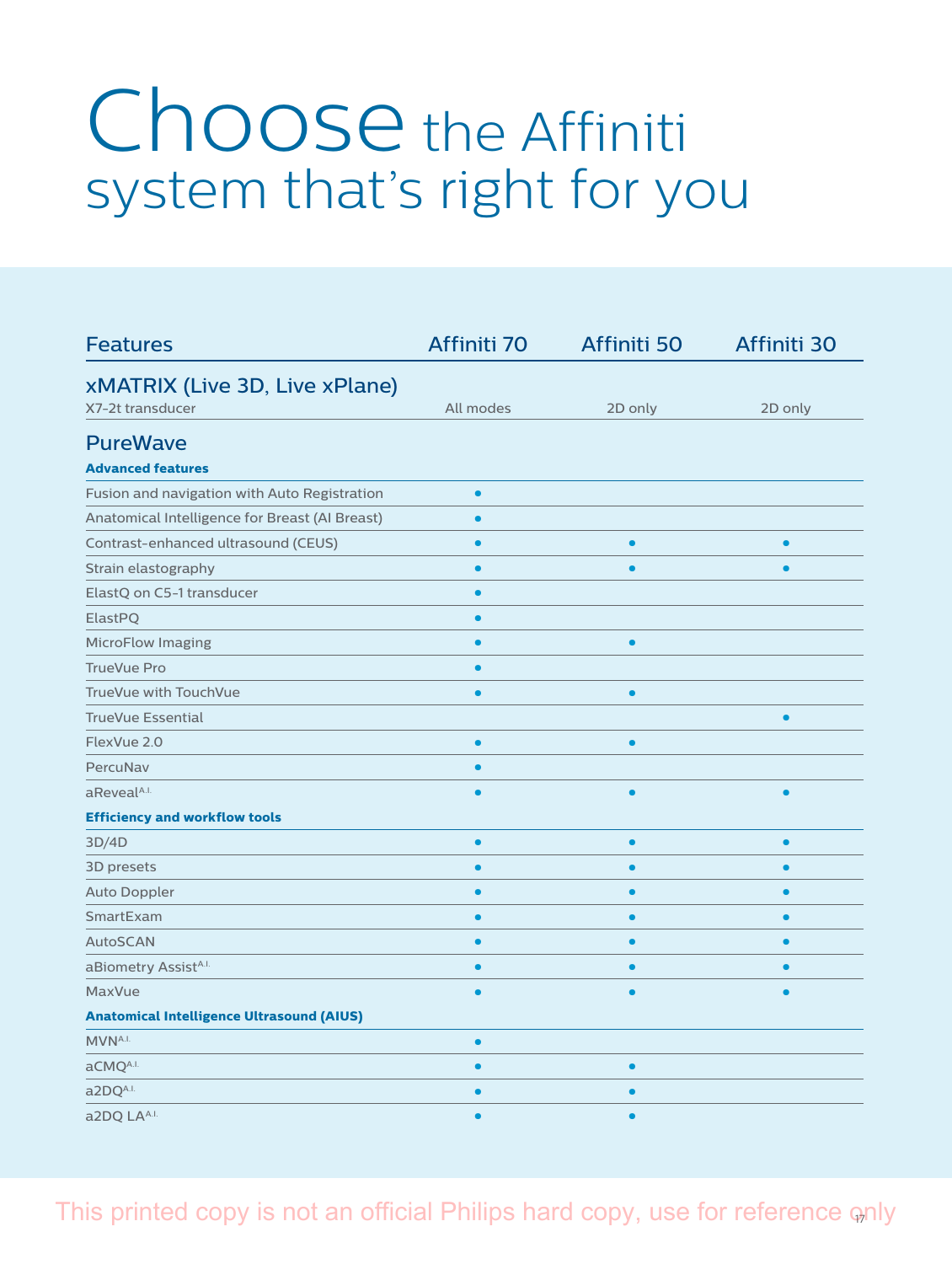## <sup>A</sup> smart investment

Built to withstand the rigors of daily use, Affiniti offers low operating costs and is backed by Philips support and value-added services. The Affiniti system has a low total cost of ownership, making it a smart investment.

### Enhance uptime

- Modular design for enhanced reliability and rapid repair
- Philips remote services\* monitoring, which corrects issues using a standard Internet connection, reducing the need for service calls
- Access to our award-winning service organization

### Responsive relationships

The value of a Philips ultrasound system extends far beyond technology. With every Affiniti system, you get access to our award-winning service organization, our competitive financing, and educational programs that help you get the most out of your system.

Affiniti offers a defense-in-depth strategy, implementing a suite of security features designed to help clinical IT professionals and healthcare facilities provide additional patient data privacy and virus protection, as well as protection from unauthorized access via the ultrasound systems on hospital networks.



 \* Not all services available in all geographies; contact your Philips representative for more information. May require service contract. \*\* HD15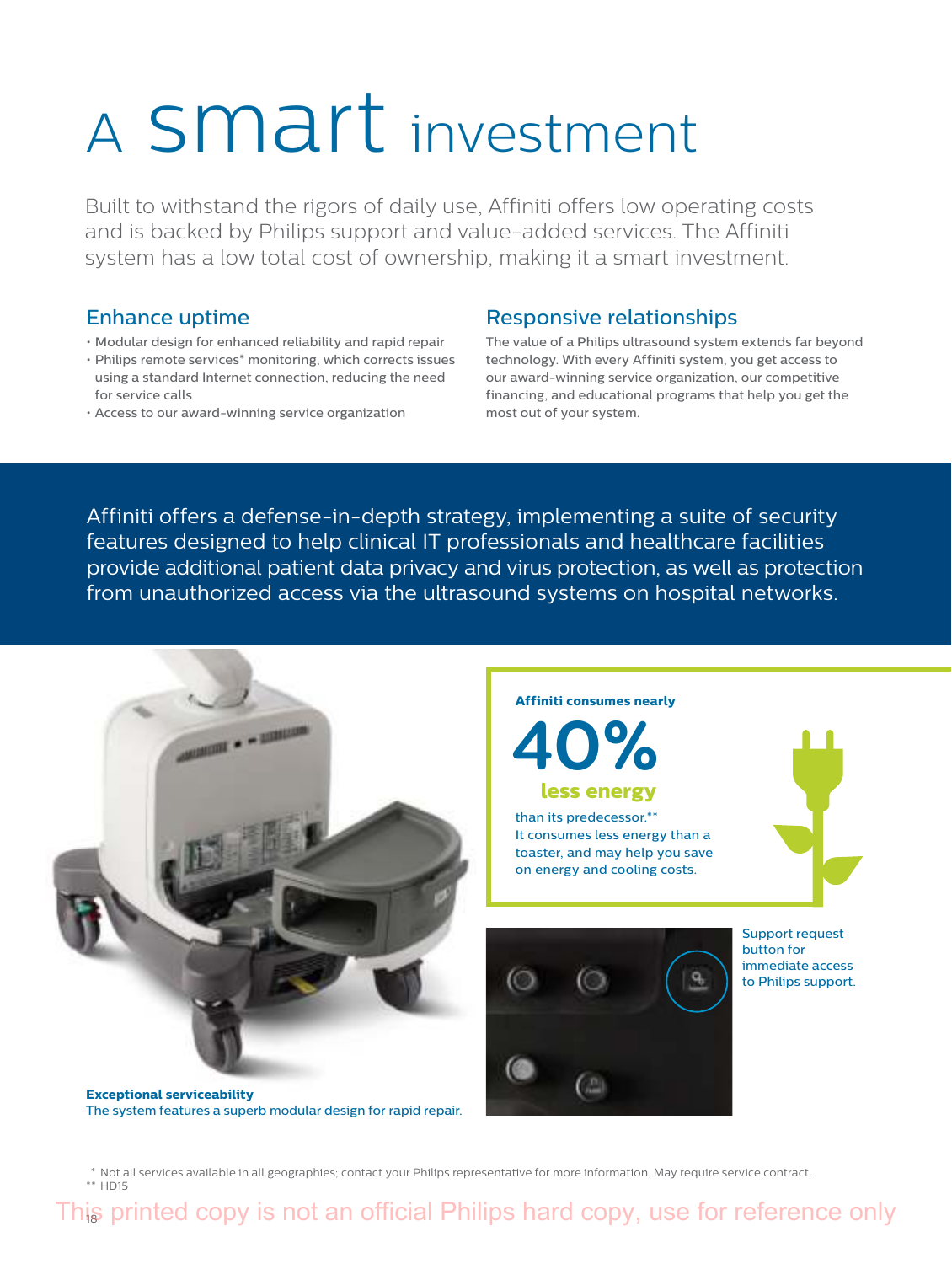## Count on us as your patients count on you

The value of a Philips ultrasound system extends far beyond technology. With every Affiniti system, you get access to our award-winning service organization,\* competitive financing, and educational tools that help you get the most out of your system.\*\*

#### Always there, always on

We work as one with your team to keep your Affiniti system running smoothly.

#### **Remote service capabilities maximize efficiency**

Easy, rapid technical and clinical support through remote desktop enables a virtual visit with a Philips expert.

#### **Remote software distribution boosts performance over the entire system lifecycle**

Remote software distribution provides a simple, convenient and safe process to seamlessly receive updates at a time that suits you, keeping your system at peak performance now and in the future.

#### **Proactive monitoring solutions maximize uptime**

Philips proactive monitoring increases system availability by predicting potential system disruptions and proactively acting on them, letting you focus on what is most important – your patients.

#### **Immediate support request at your fingertips**

The support request button allows you to enter a request directly from the control panel, for a fast and convenient communication mechanism with Philips experts without leaving your patient, minimizing workflow interruption.

#### **On-cart transducer test provides confidence in your transducer quality**

On-cart transducer test provides a non-phantom method to test Affiniti transducers at any time, giving you confidence in your diagnostic information.

### Sharing risk, increasing the return on your investment

Partner with us to maximize utilization and uptime of your Affiniti system.

#### **Utilization reports for confident decision-making**

Data intelligence tools can help you make informed decisions to improve workflow, deliver quality patient care, and decrease the total cost of ownership. The on-board utilization tool provides individual transducer usage data and the ability to sort by exam type.

### Understanding your needs, designed for you

Our flexible RightFit service agreements, education offerings and innovative financing solutions can be adapted to meet your needs and strategic priorities.

- **Technology Maximizer Program:** helps keep your system performing at its peak by continuously providing the latest software from Philips at a fraction of the cost of the same upgrades purchased individually over time.
- **Xtend Coverage:** lets you choose additional service coverage for your ultrasound equipment at the time of purchase to more easily calculate your total cost of ownership.
- **Clinical education solutions:** comprehensive, clinically relevant courses, programs, and learning paths designed to help you improve operational efficiency and enhance patient care.

### ISSL technology

This industry-standard protocol meets global privacy standards and provides a safe and secure connection to the Philips remote services network using your existing Internet access point.

| 100<br>010<br>001 | 00<br>010<br>10 <sub>0</sub> |
|-------------------|------------------------------|

 \* Philips is rated number one in overall service performance for ultrasound for 26 consecutive years in the annual IMV ServiceTrak survey in the USA. \*\* Optional. Not all services available in all geographies; contact your Philips representative for more information. May require service contract.